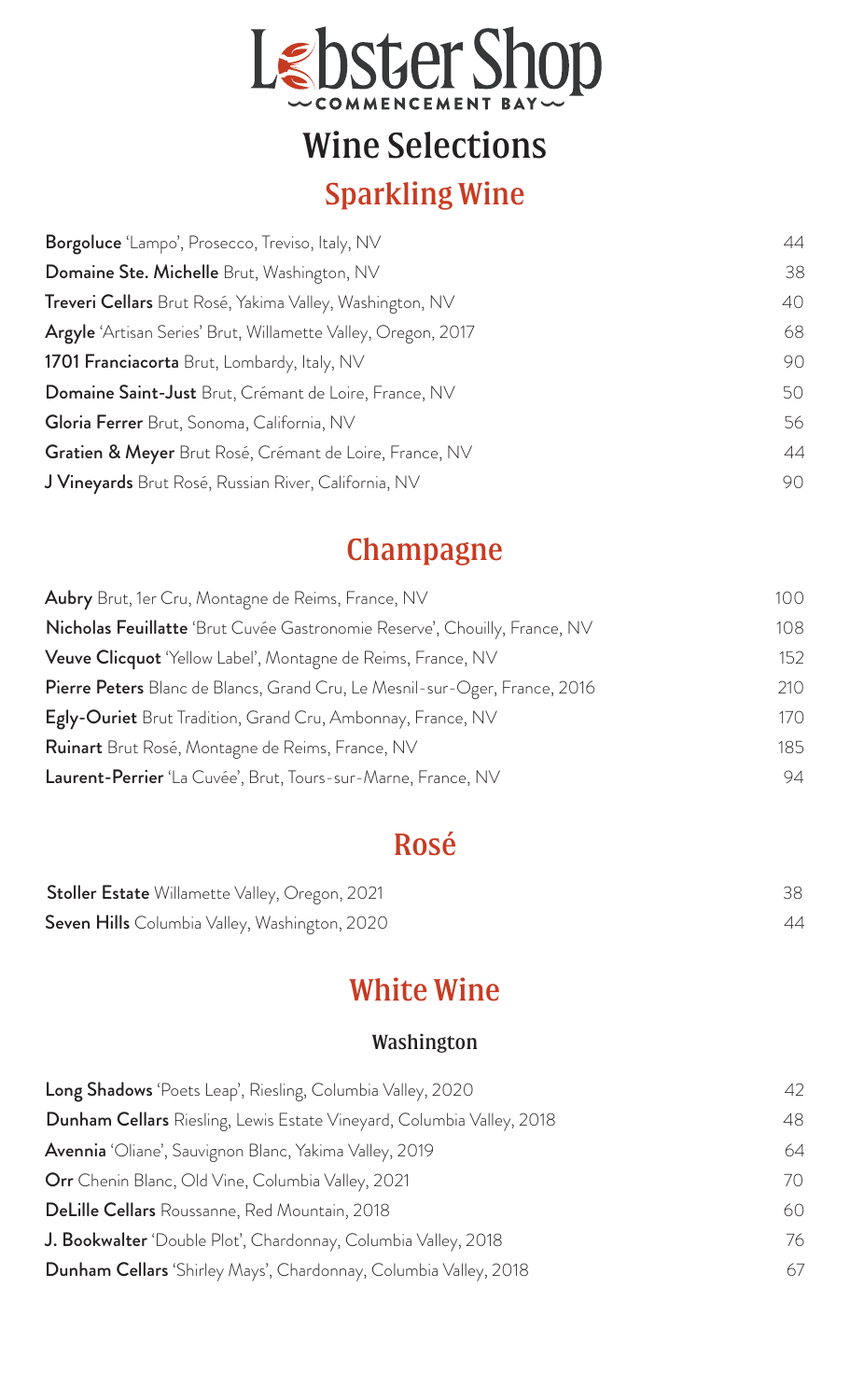

## White Wine

#### Oregon

| <b>Eyrie</b> Pinot Gris, Dundee Hills, 2019         | 64 |
|-----------------------------------------------------|----|
| <b>Chehalem</b> Pinot Gris, Willamette Valley, 2021 | 48 |
| Argyle Chardonnay, Willamette Valley, 2020          | 52 |

### California

| <b>Rodney Strong</b> Sauvignon Blanc, Sonoma, 2020    | 32  |
|-------------------------------------------------------|-----|
| Cakebread Cellars Chardonnay, Napa Valley, 2019       | 90  |
| Far Niente Chardonnay, Napa, California, 2019         | 104 |
| Shafer Chardonnay, Red Shoulder Ranch, Carneros, 2019 | 109 |
| Ferrari-Carano Chardonnay, Sonoma, 2020               | 56  |
| Sonoma-Cutrer Chardonnay, Russian River, 2020         | 62  |
| <b>Rombauer</b> Chardonnay, Carneros, 2020            | 94  |

#### France

| Patient Cotatt Sauvignon Blanc, Loire Valley, 2020                                         | 40  |
|--------------------------------------------------------------------------------------------|-----|
| <b>Domaine de Reuilly</b> Sauvignon Blanc, Loire Valley, 2018                              | 65  |
| Champalou Chenin Blanc, Vouvray, Loire Valley, 2020                                        | 60  |
| Domaine Vocoret Chardonnay, Chablis, Bourgogne, 2018                                       | 75  |
| Gérard Tremblay Chardonnay, Chablis, Grand Cru, Vaudesir, Bourgogne, 2016                  | 110 |
| Domaine Thierry et Pascale Matrot Chardonnay, Meursault, 1er Cru, Charmes, Bourgogne, 2016 | 195 |
| Château La Nerthe White Blend, Châteauneuf-du-Pape Blanc, Rhône Valley, 2016               | 130 |

#### Additional White Wine

| Domaine Sigalas Assyrtiko-Athiri, Santorini, Greece, 2017 | 65 |
|-----------------------------------------------------------|----|
| <b>Pala i Fiori</b> Vermentino, Dardinia, Italy, 2020     | 44 |
| <b>Dr. Loosen</b> 'Dr. L', Riesling Mosel, Germany, 2020  | 44 |
| <b>Selbach</b> Riesling, Spätlese, Saar, Germany, 2017    | 60 |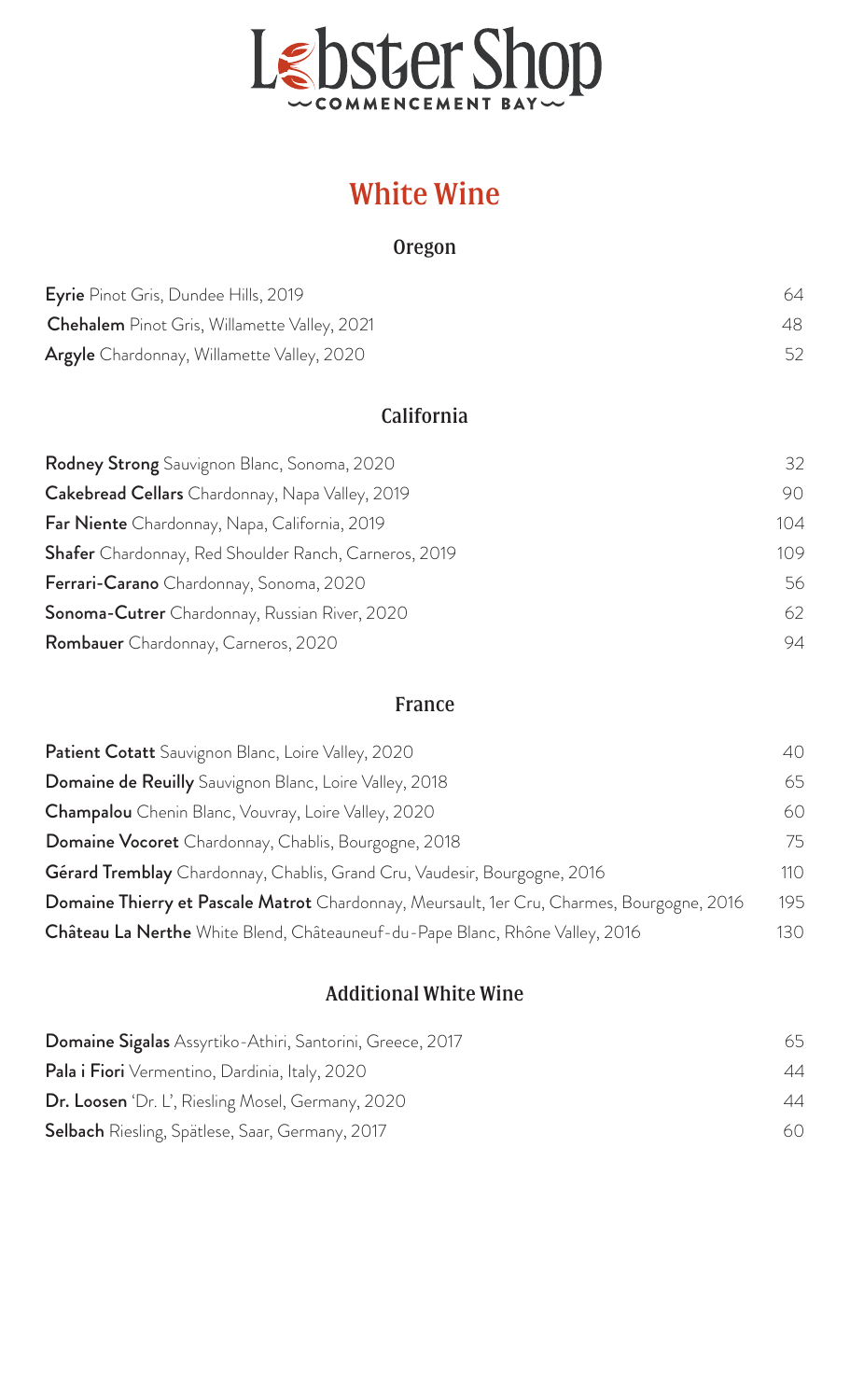

## Red Wine

### Washington

| Syncline 'Subduction Red', Red Blend, Columbia Valley, 2020                | 56  |
|----------------------------------------------------------------------------|-----|
| Long Shadows 'Saggi', Sangiovese Columbia Valley, 2017                     | 128 |
| Leonetti Sangiovese, Walla Walla Valley, 2016                              | 180 |
| Fidelitas Malbec, Red Mountain, 2018                                       | 110 |
| Two Vinters Syrah, Columbia Valley, 2019                                   | 56  |
| Dusted Valley 'Stained Tooth', Syrah, Columbia Valley, 2018                | 68  |
| Long Shadows 'Sequel', Syrah, Columbia Valley, 2016                        | 166 |
| Lu & Oly (Mark Ryan) 'Flower Head', Red Blend, Columbia Valley, 2019       | 68  |
| Seven Hills Ceil du Cheval, Red Blend, Red Mountain, 2015                  | 98  |
| J. Bookwalter 'Conflict', Red Blend, Columbia Valley, 2018                 | 101 |
| Figgins Family Estate Red Blend, Walla Walla Valley, 2015                  | 219 |
| Barnard Griffin Merlot, Columbia Valley, 2017                              | 48  |
| Woodward Canyon Merlot, Columbia Valley, 2018                              | 125 |
| L'Ecole N° 41 Merlot, Columbia Valley, 2018                                | 46  |
| Long Shadows 'Pedestal', Merlot Columbia Valley, 2017                      | 150 |
| Leonetti Cellars Merlot, Walla Walla Valley, 2019                          | 138 |
| Board Track Racer (Mark Ryan) Cabernet Sauvignon, Columbia Valley, 2019    | 60  |
| <b>Canvasback (Duck Horn)</b> Cabernet Sauvignon, Red Mountain, 2018       | 84  |
| L'Ecole N° 41 Ferguson Vineyard, Cabernet Sauvignon, Walla Walla, 2014     | 160 |
| Long Shadows 'Feather', Cabernet Sauvignon, Columbia Valley, 2018          | 160 |
| Leonetti Cellars Cabernet Sauvignon, Walla Walla Valley, 2018              | 166 |
| Woodward Canyon 'Artist Series', Cabernet Sauvignon, Columbia Valley, 2016 | 128 |
| <b>Quilceda Creek</b> Cabernet Sauvignon, Columbia Valley, 2017            | 280 |

### Oregon

| <b>Elk Cove</b> Pinot Noir, Willamette Valley, 2020                | 62  |
|--------------------------------------------------------------------|-----|
| <b>Love &amp; Squalor</b> Pinot Noir, Willamette Valley, 2018      | 68  |
| <b>Domaine Drouhin</b> Pinot Noir, Dundee Hills, 2019              | 105 |
| <b>Domaine Serene</b> 'Yamhill Cuvee', Pinot Noir, 2017            | 120 |
| <b>Cristom</b> Pinot Noir, Jessie Vineyard, Eola-Amity Hills, 2019 | 162 |